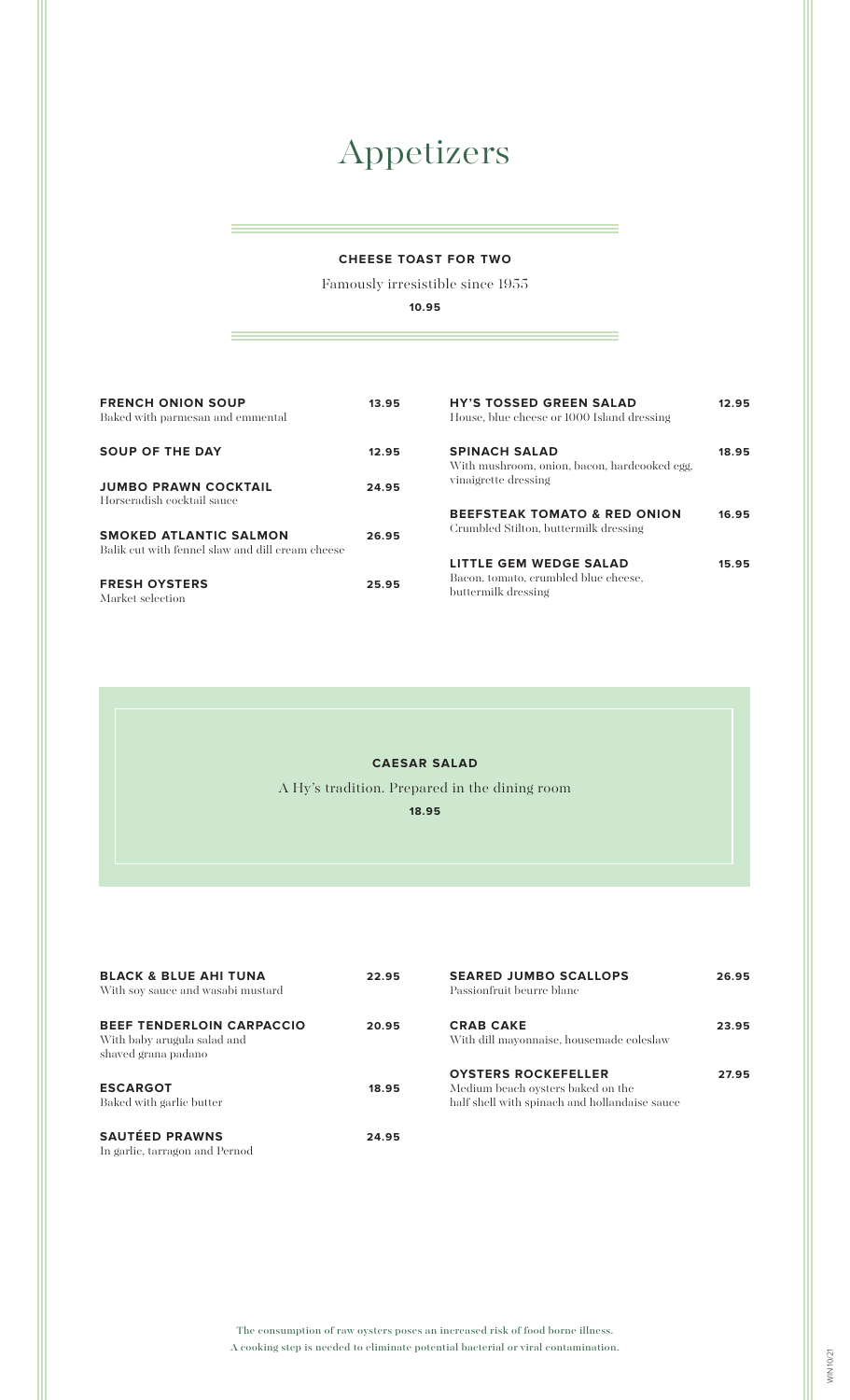## Hy's Prime Steaks

From specially selected Prime Grade beef, aged a minimum of 28 days and grilled to order

Your steak is accompanied by your choice of baked potato, french fries or mashed potatoes

**NEW YORK STRIP 10oz 50.95 14oz 69.95**

**PORTERHOUSE 22oz 103.95**

**FILET 6oz 41.95 12oz 83.95**

**BONE-IN RIB STEAK 20oz 86.95 32oz 125.95**

**DRY AGED BONE-IN RIB STEAK 24oz 162.95**

### House Classics

| <b>GORGONZOLA FILET</b><br>Grilled and topped with melted gorgonzola, port wine jus                                                                 | 60.95 |
|-----------------------------------------------------------------------------------------------------------------------------------------------------|-------|
| <b>STEAK NEPTUNE</b><br>Your choice of New York or Filet,<br>topped with fresh asparagus and Dungeness<br>crabmeat, finished with hollandaise sauce | 65.95 |

**FILET À LA HY'S 50.95** Medallions of beef tenderloin sautéed with wild mushroom brandy sauce

#### **BEEF WELLINGTON 63.95** Filet of beef tenderloin, with foie gras and oyster mushroom duxelle, baked in puff pastry.

Red wine reduction and sautéed green beans

#### **STEAK AU POIVRE 60.95**

Black peppercorn-crusted New York strip served with Hy's brandy green peppercorn sauce

### Tableside Service

Under the careful direction of our chefs, Hy's servers learn the techniques required to prepare these classic dishes tableside. This culinary theatre ignites the senses and promises a unique and memorable dining experience.

#### **STEAK TARTARE**

The classic, with hand-chopped Filet, Dijon mustard, shallots and cornichon served with hard cooked egg and toasted baguette

**STEAK DIANE**

Filet of beef tenderloin flambéed with brandy, Dijon mustard and fresh mushrooms

**59.95**

#### **BANANAS FOSTER**

Ripe bananas sautéed with butter, brown sugar and fresh orange juice, then flambéed with dark rum. Served with vanilla ice cream **15.95**

**24.95**

**HY'S HOUSEMADE STEAK SAUCE, HOLLANDAISE, BÉARNAISE, PEPPERCORN, HY'S "ONLY" SAUCE, OR HIMALAYAN & MALDON SALT DUO**